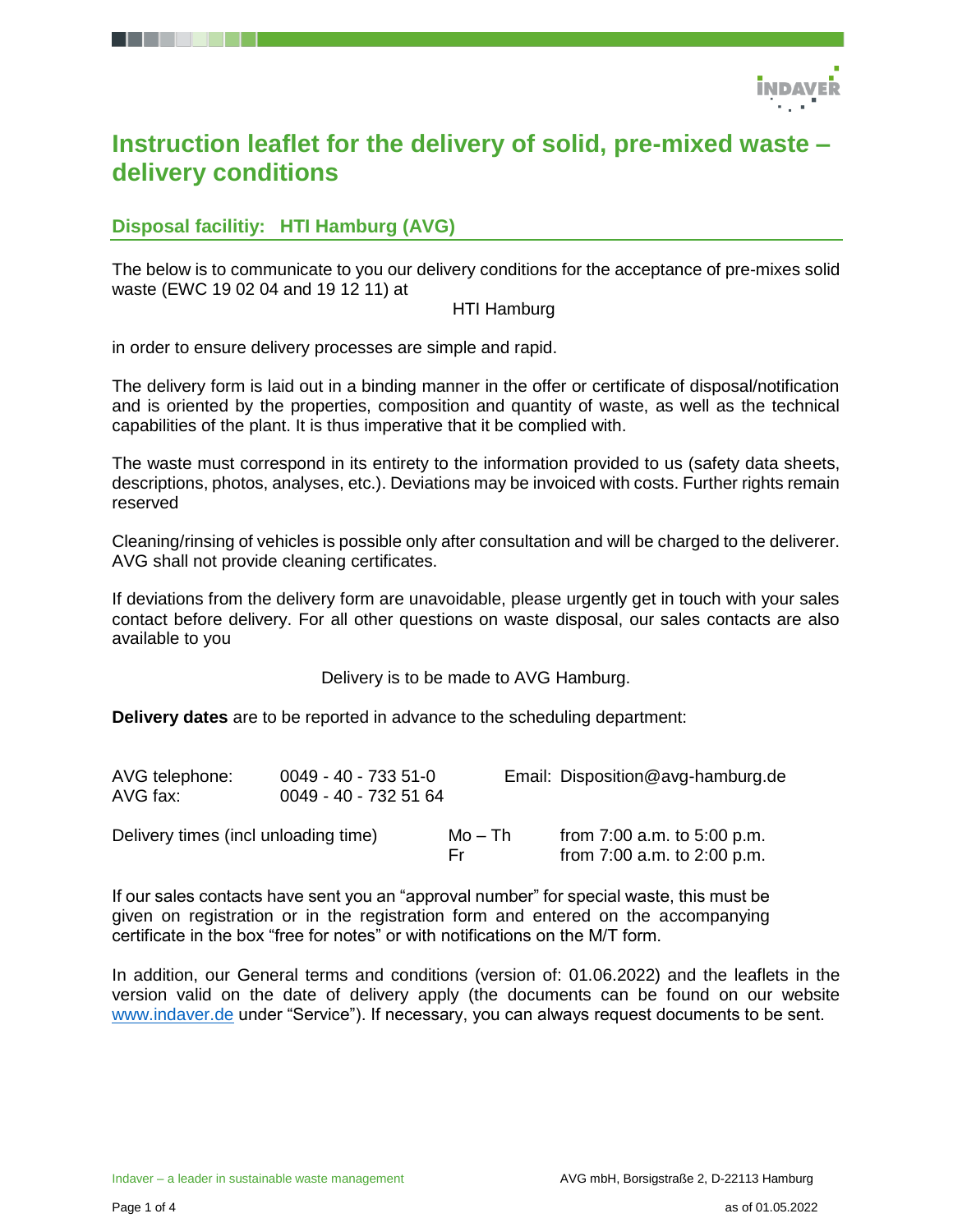

## 1. Definition

Pre-mixed waste, as per this leaflet, is solid to paste-like waste from industry, commerce, collection and hazardous waste collection that comes from a treatment facility (approved under the Federal Emissions Control Act) that has input control (laboratory), a shredder and/or a mixing facility (in case the waste is already shredded when it arrives at the treatment facility). The waste that you accept and treat under your operating licence must comply with the criteria we give. We reserve the right to audit the treatment facility for compliance with the above mentioned criteria.

In addition, acceptance is limited to waste given in the materials list.

The materials list names hazardous waste that, because of its type, origin and composition, complies with the AVG delivery conditions. This waste is, from the point of view of AVG, suitable for treatment into pre-mixed waste under the existing operational approval.

All other types of waste listed in the European waste catalogue are only permitted for processing into pre-mixed waste if it can be guaranteed that the mixture thus arising corresponds to the AVG delivery conditions. Extension of the list of waste types can then be made on agreement with AVG.

#### 2. Delivery form

Containers, skips, semi-trailers

3. Criteria for pre-mixed waste

General conditions of acceptance:

- pH: 5 13
- Temperature: < 35° C
- Solvent content:  $\sim$  5 Wt.%
- Ignition point  $*1$ : : > ambient temperature
	- $> 23 °C$

(\*<sup>1</sup>as per operational ignition test): A random sample of the waste is briefly shaken in a covered sample vessel, the lid removed and a flame (Bunsen burner, lighter) applied to the gaseous phase. If ignition/deflagration occurs, it must be concluded that the sample contains solvent with an ignition point at ambient temperature.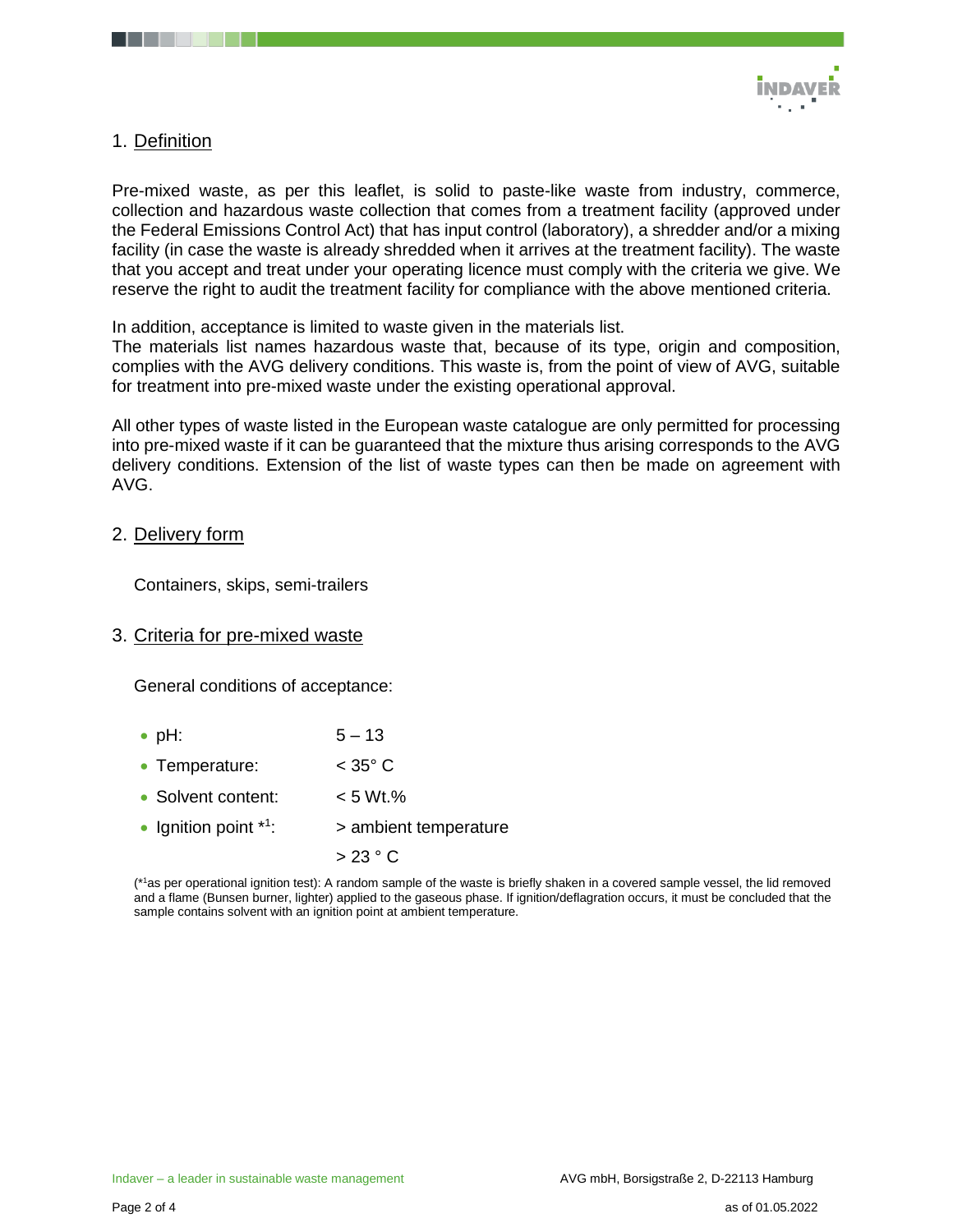# Conditions of acceptance:

- The waste must be e.g. shredded, homogenised, fully chemically reacted, solid and dust-free.
- Liquid portions must be bound with a suitable binding agent, organic if possible, (e.g. sawdust). The waste must be treated in such a way that, even after the application of e.g. adhesives, no large pieces are created and no free liquids are formed during transport.

### Basic chemical qualities

| • Chlorine:                                                   | < 2    | Wt. %   |
|---------------------------------------------------------------|--------|---------|
| • Bromine:                                                    | < 0.2  | Wt. %   |
| · Iodine:                                                     | < 0.01 | $Wt.$ % |
| • Fluorine:                                                   | < 0.1  | Wt. %   |
| • Sulphur:                                                    | < 1    | Wt. %   |
| • Phosphorus:                                                 | < 1    | Wt. %   |
| • Mercury:                                                    | < 10   | mg/kg   |
| • Cadmium, arsenic, thallium, antimony, selenium (each):< 100 |        | mg/kg   |
| • Metals (total)                                              |        |         |
| (Be, Ba, Ni, Co, Ag, Zr, Cr, Cu, V, Sn, Pb, Te, Mn):          | < 5000 | mg/kg   |
| $\bullet$ Zinc:                                               | < 1    | $Wt.\%$ |
| • Molybdenum:                                                 | < 500  | mg/kg   |
| • Lithium, sodium, potassium compounds (total):               | < 5    | $Wt.$ % |
| • Org. Silicium:                                              | < 0.3  | $Wt.$ % |
| • PCB and PCT (to DIN):                                       | < 10   | mg/kg   |

# Special details

The delivery of waste/materials containing the following substances/with the following properties requires our express approval (regardless of the above basic qualities): The feasibility of delivery must thus be discussed beforehand with your contact in sales.

- Waste with ignition point  $< 23 °C$
- Waste with a calorific value  $> 18,000$  kJ/kg
- highly odorous or malodorous waste/substances
- Waste/substances classified as poisonous or harmful on skin contact or inhalation
- Waste/substances classified under the CLP Regulation as carcinogenic (H350, H350i), mutagenic (H360, H360D, H360F, H360FD), toxic for reproduction (H340) or toxic to the target organ (H370; H372)